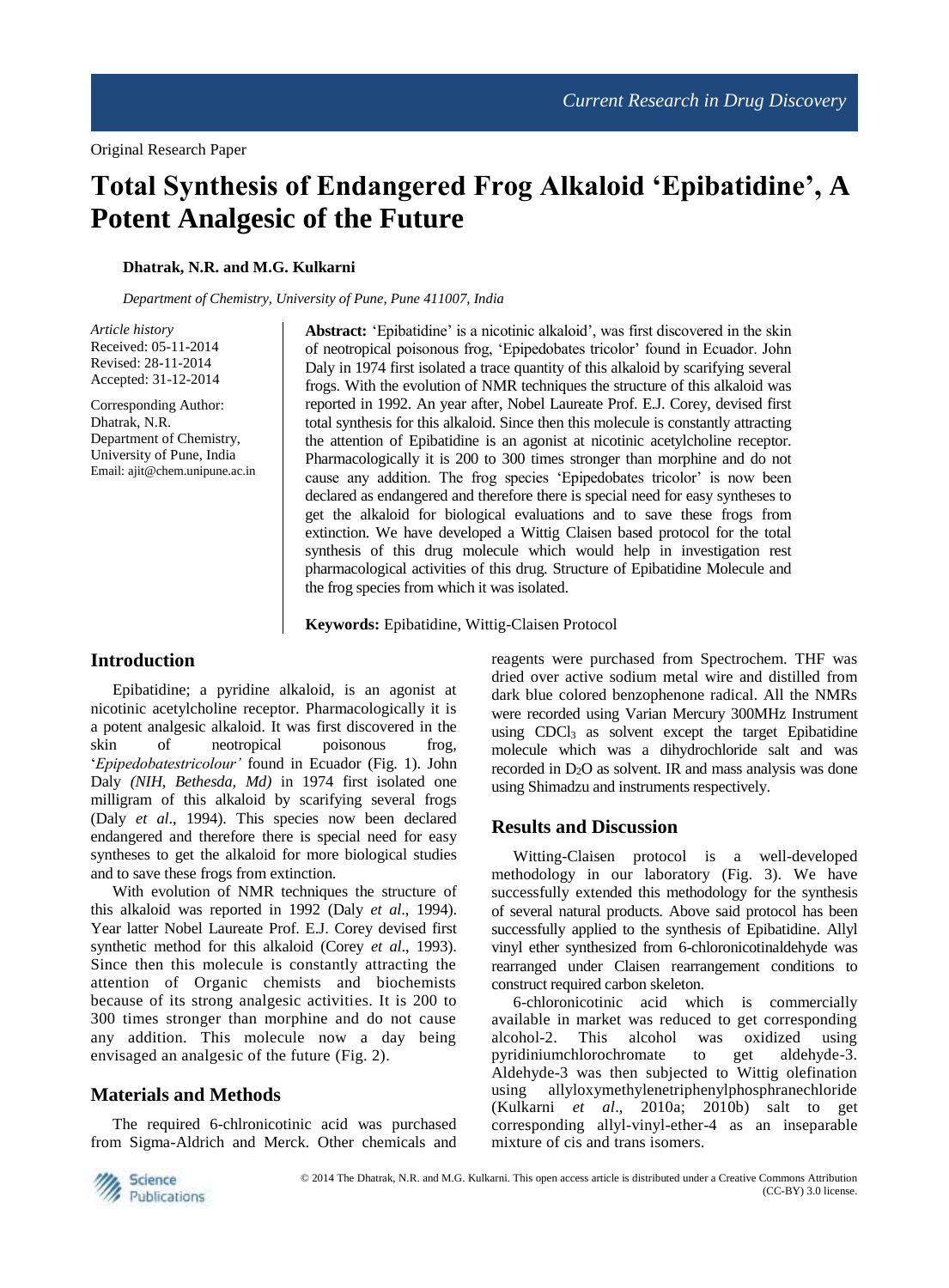

Fig 1. Epipedobatestricolor



Fig. 2. Structure of epibatidine molecule



Fig. 3.(a) LAH, THF,  $O^{0}C$  to RT (b) PCC, DCM,  $4A^{o}$  MS, RT  $(c)$  CH<sub>2</sub>=CHCH<sub>2</sub>OCH<sub>2</sub>P<sup>+</sup>Ph<sub>3</sub>Cl<sup>-</sup>, t-BuONa, THF, 0°C (d) 160°C, Neat, 10 min (e) In°, allylbromide, aq THF  $(30\%H_2O)$ , RT, 8 hrs (f) Grubb's Catalyst II<sup>nd</sup> gen 5 mol%, DCM, 24 hrs. (g) PDC, DCM, RT, 3hrs (h) R-(- )-α-methylbenzylamine, anhydrous MgSO4, dry metnanol, NaBH3CN (i) Pd/C, H<sup>2</sup> atmosphere, DCM, (j) Trifluoroacetic anhydride, Et3N, DCM 20°C (k) Br2, Et4N<sup>+</sup>B<sup>r</sup> -, DCM, -78°C, l) KOtBu, THF, -78°C, m) Bu3SnH, AIBN, PhH, reflux (n) NaOMe, MeOH, 25°C,  $(0)$  HCl $(g)$ ,  $0^{\circ}$ C, DCM

The allyl-vinyl ether-4 so obtained was subjected to Claisen rearrangement in xylene which shows several thermolytic products. This problem was resolved using neat Claisen conditions. This amendment improved the yield of aldehyde-5up to 92%.

The aldehyde5 was directly used for further process without any purification and was processed using indium metal mediated Barbierallylation. The product diene-6 was purified using column chromatography. Ring closure metathesisof this product diene-6 gave a cyclohexenol derivative-7 with 90% yield. The cyclohexene moiety obtained so was oxidized to get ketone-8. The cyclohexanone moiety 8 was subjected to reductive amination using optically pure  $\alpha$ methylbenzylamine with an intension to get separable distereomers.

The racemic amine 9 was then deprotected to corresponding amine 10. This amine was again protected using trifluoroaceticanhydride (Corey *et al*., 1993). Synthesized and further synthesis and the olefin function were brominated. The dibromo derivative undergoes ready cyclization on treatment of a base to give desired azabicycoheptane carbon skeleton (Corey *et al*., 1993). Reduction of bromo group and deprotection of amine resulted in the target molecule 'Epibatidine'.

Taking in consideration the relative instability of the epibatidine, it was converted into its dihydrochloride salt. HCl gas was bubbled in DCM solution of the Epibatidine to get Epibatidinedihydrochloride.

The crystalline material obtained was washed with hexane several times and was analyzed using NMR spectroscopy in  $D_2O$ . NMR characteristics of this compound were found identical to previous reports. The method discussed herein gives racemic form of Epibatidine. Further modification of this method in order to achieve optically pure form ofEpibatidine is in progress.

#### **Conclusion**

In conclusion we have developed a novel synthetic method for Epibatidine using Wittig-Claisen protocol.

#### **Acknowledgement**

Authors are thankful for generous funding received from University Grants Commission (UGC).

## **Author's Contributions**

All authors equally contributed in this work.

#### **Ethics**

This article is original and contains unpublished material. The corresponding author confirms that all of